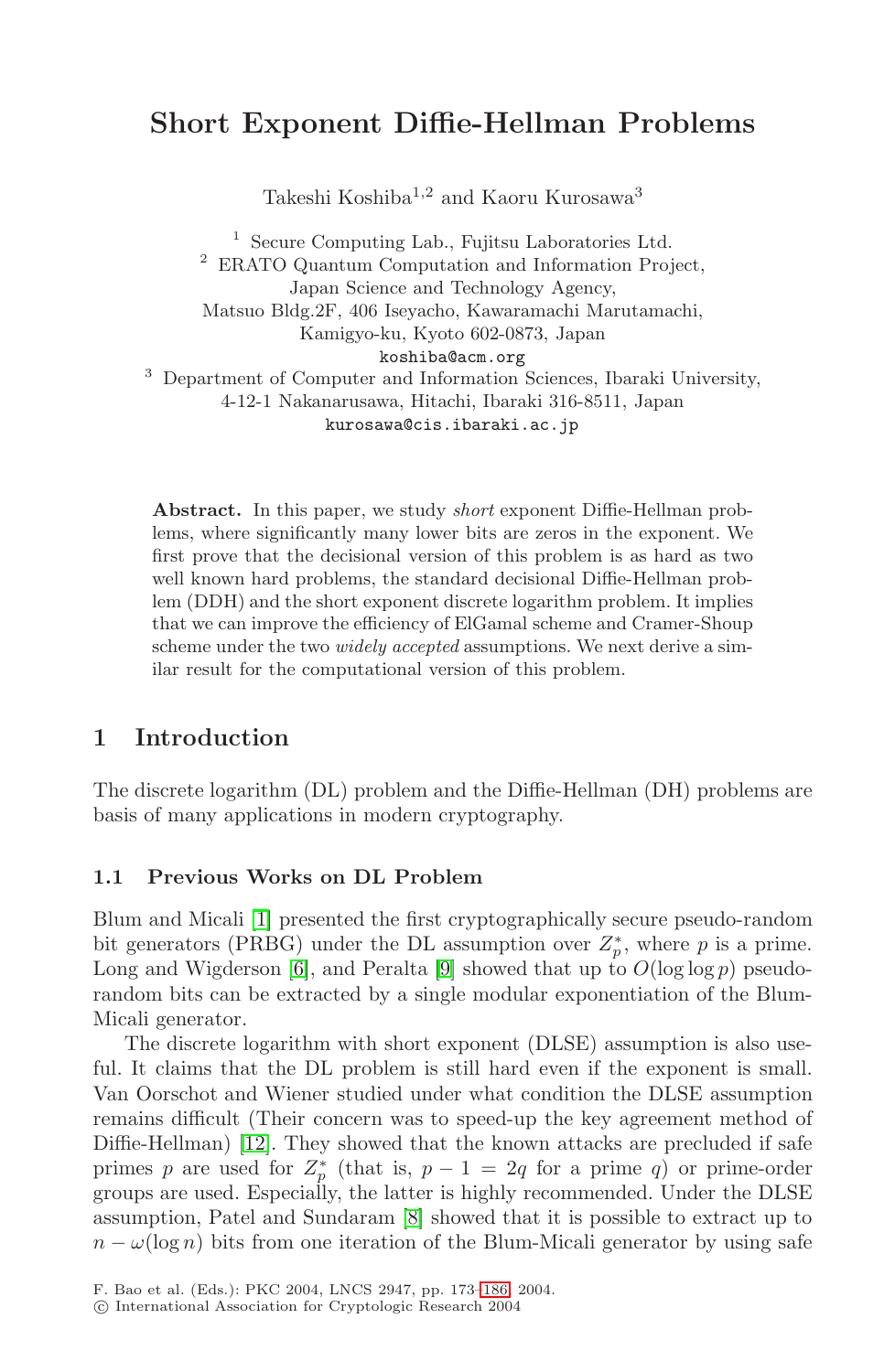primes p, where n is the bit length of p. Gennaro  $[4]$  further improved this result in such a way that each full modular exponentiation can be replaced with a short modular exponentiation.

# $1.2$

Let  $G_q$  be a finite Abelian group of prime order q. Let g be a generator, that is,  $G_q = \langle g \rangle$ . Then the computational Diffie-Hellman (CDH) problem is to compute  $g^{ab}$  from  $(g, g^a, g^b)$ . The decisional Diffie-Hellman (DDH) problem is to distinguish between  $(g, g^a, g^b, g^{ab})$  and  $(g, g^a, g^b, g^c)$ , where a, b and c are uniformly and randomly chosen from  $Z_a$ .

|                  | Short $\exp \approx$ Full $\exp$ | Short DL                  |
|------------------|----------------------------------|---------------------------|
| $ Z_p^* $ = even | Gennaro [4]                      | Application to PRBG [8,4] |

**Table 1.** Previous works over  $Z_p^*$ 

|                            | Short $\approx$ Full | Short exp. DDH                              | Short exp. CDH |
|----------------------------|----------------------|---------------------------------------------|----------------|
| $ G_q $ = prime This paper |                      | DDH+Short DL                                | CDH+Short DL   |
|                            |                      | Application to encryption Application to OT |                |

**Table 2.** Our work over  $G_q$ 

In this paper, we study *short* exponent variants of the DDH problem and the CDH problem over  $G_q$ , where significantly many lower bits are zeros in the exponent. More precisely, the short exponent DDH problem has two subproblems, a (Short, Full)-DDH problem in which a is small, and a (Short, Short)- DDH problem in which both  $a$  and  $b$  are small. The short exponent CDH problem has two sub-problems, similarly.

We first prove that each of the short exponent DDH problems is as hard as two well known hard problems, the standard DDH problem and the DLSE problem. That is, we show our equivalence:

 $(Short, Full)-DDH \Longleftrightarrow (Short, Short)-DDH \Longleftrightarrow DDH + DLSE.$ 

To prove these equivalence, we show that short exponents  $\{g^s \mid s \text{ is small}\}\$ and full exponents  $\{g^x \mid x \in Z_q\}$  are indistinguishable under the DLSE assumption over prime-order groups  $G_q$ . A similar result was proved for  $Z_p^*$  by Gennaro [\[4\]](#page-10-5) based on [\[8\]](#page-10-4), where  $p$  is a safe prime. Our proof shows that the indistinguishability can be proved much simpler over  $G_q$  than over  $Z_p^*$ . (Remember that prime-order groups are highly recommended for the DLSE assumption by van Oorschot and Wiener [\[12\]](#page-10-3). It is also consistent with the DDH problem which is defined over prime-order groups.)

Our result implies that we can improve the efficiency of ElGamal encryption scheme and Cramer-Shoup encryption scheme directly under the two widely accepted assumptions, the DDH assumption and the DLSE assumption. Indeed, we present such variants of ElGamal scheme and Cramer-Shoup scheme. They are much faster than the original encryption algorithms because short exponents are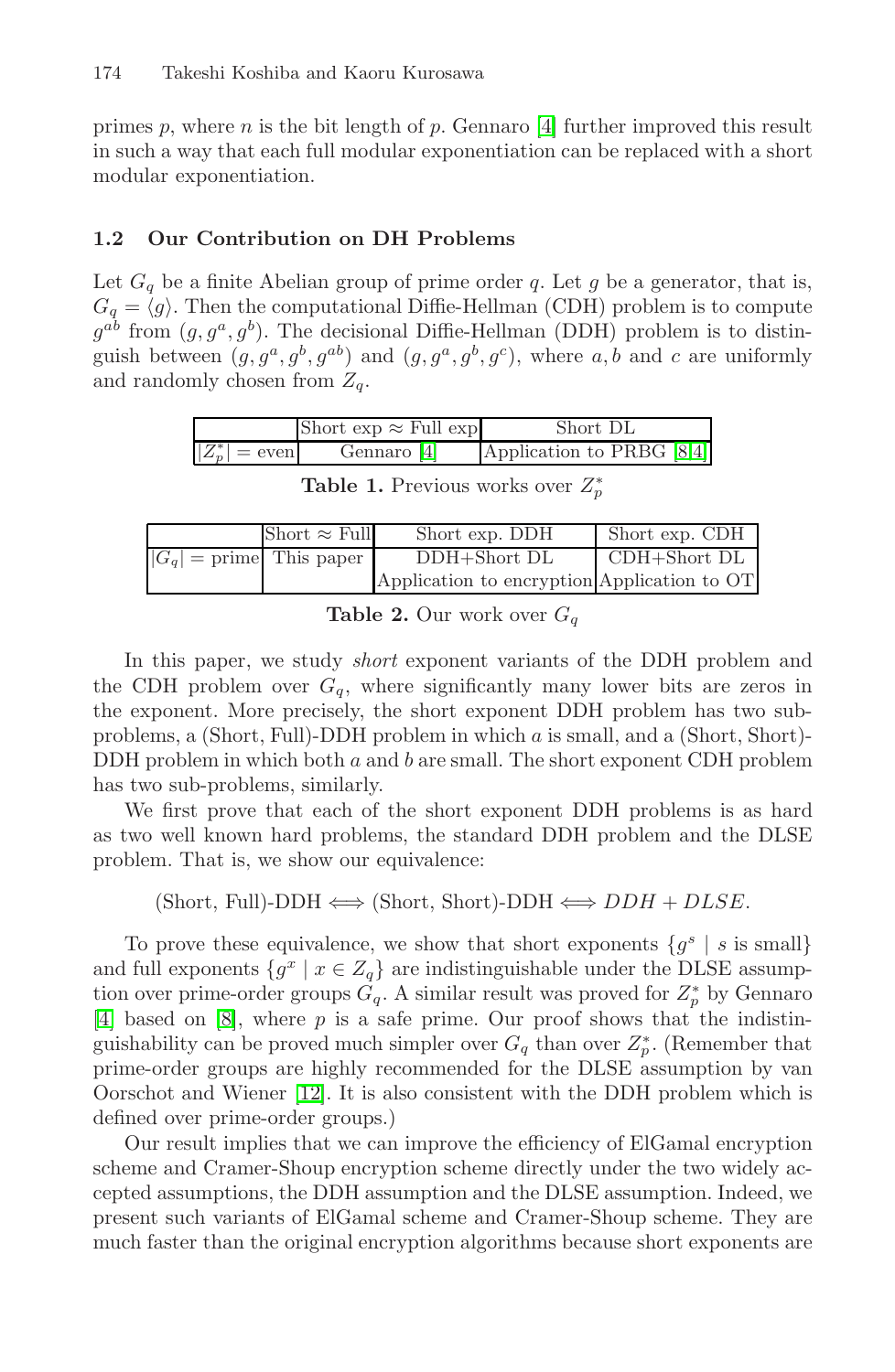used instead of full exponents. (Remember that under the DDH assumption, El-Gamal encryption scheme [\[3\]](#page-10-6) is secure in the sense of indistinguishability against chosen plaintext attack (IND-CPA) and Cramer-Shoup scheme [\[2\]](#page-10-7) is secure in the sense of indistinguishability against chosen ciphertext attack (IND-CCA).)

We next show a similar result for the CDH problem. That is, we prove the equivalence such that

 $(Short, Full)-CDH \Longleftrightarrow (Short, Short)-CDH \Longleftrightarrow CDH + DLSE.$ 

This result implies that we can improve the efficiency of the oblivious transfer protocols of [\[7,](#page-10-8)[5\]](#page-10-9) under the CDH assumption plus the DLSE assumption.

We believe that there will be many other applications of our results.

# **2 Preliminaries**

|x| denotes the bit length of x.  $x \in_R X$  means that x is randomly chosen from a set  $X$ . We sometimes assume the uniform distribution over  $X$ . Throughout the paper, an "efficient algorithm" means a probabilistic polynomial time algorithm.

Let *n* denote the bit length of *q*, where *q* is the prime order of  $G_q$ . Let  $c = \omega(\log n)$ . It means that  $2^c$  grows faster than any polynomial in n. Let  $lsb_k(z)$  be the function that returns the least significant k bits of z and  $msb_k(z)$ the function that returns the most significant k bits of z. If we write  $b = m s b_k(z)$ , we sometimes mean that the binary representation of b is  $m s b_k(z)$ .

# **2.2 Discrete Logarithm with Short Exponent (DLSE) Assumption**

Let  $f(g, z)=(g, g^z)$ , where g is a generator of  $G_q$ . The discrete logarithm (DL) problem is to compute the inverse of f. The DL assumption says that the DL problem is hard.

We next define the discrete logarithm with short exponent (DLSE) problem as follows. Let  $f^{se}(g, u||0^{n-c}) = (g, g^{u||0^{n-c}})$ , where  $|u| = c$  and  $||$  denotes concatenation. That is, the exponent of  $g^{u||0^{n-c}}$  is short. Then the DLSE problem is to compute the inverse of  $f^{\text{se}}$ . The DLSE assumption says that the DLSE problem is hard. Formally,

**Assumption 1.** *(DLSE assumption)* There exists no efficient algorithm which solves the DLSE problem with non-negligible probability.

## **3 Short EXP** *<sup>≈</sup>* **Full EXP**

In this section, we prove that full exponents and short exponents are indistinguishable under the DLSE assumption. More formally, define  $A_0$  and  $A_{n-c}$  as

 $A_0 = \{(g, g^x) \mid x \in R_0\}$  and  $A_{n-c} = \{(g, g^x) \mid x \in R_{n-c}\},$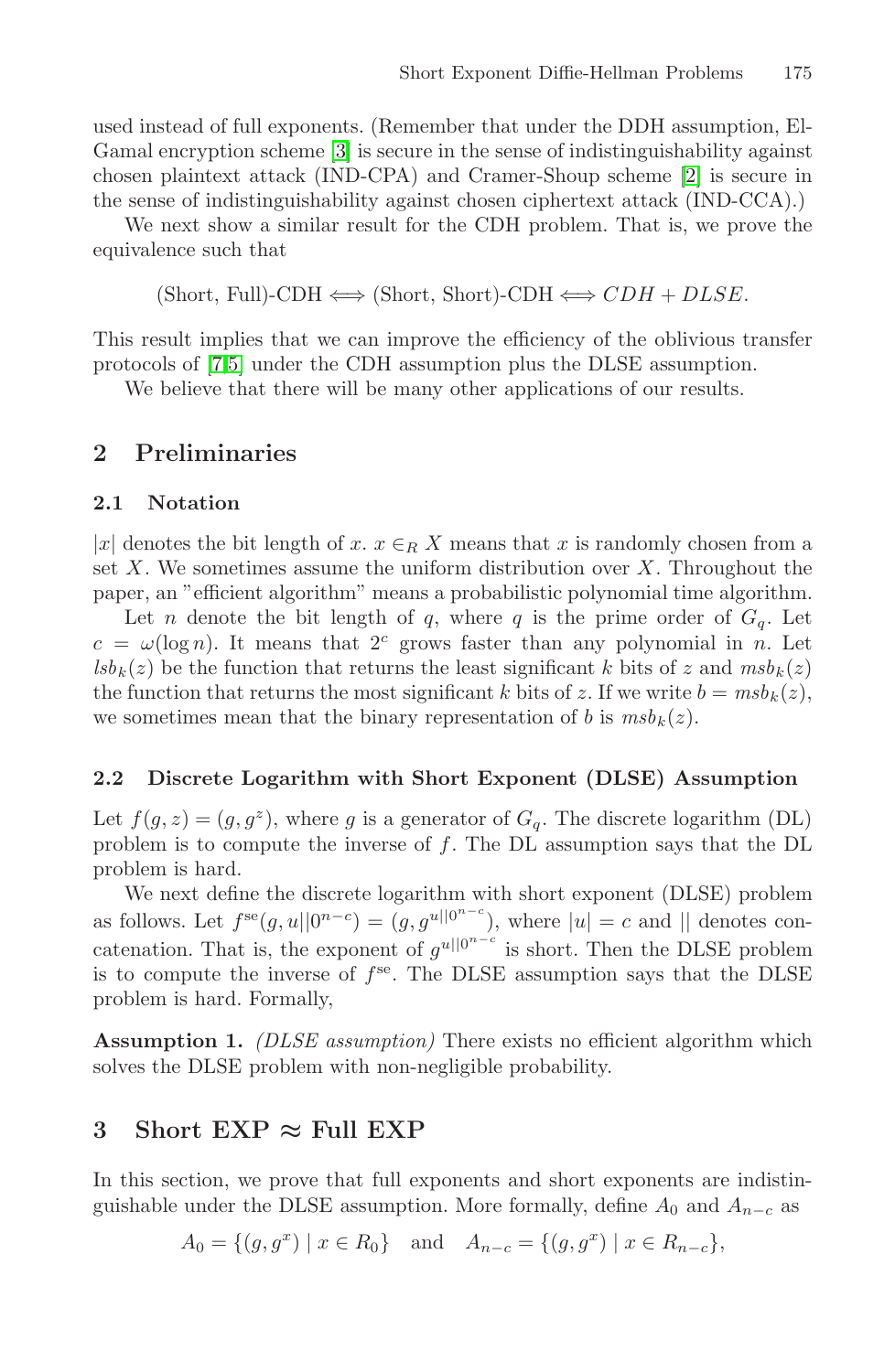where

$$
R_0 = \{u \mid 0 \le u < q\} \quad \text{and} \quad R_{n-c} = \{2^{n-c}u \mid 0 \le 2^{n-c}u < q\}.
$$

<span id="page-3-0"></span>**Theorem 1.**  $A_0$  *and*  $A_{n-c}$  *are indistinguishable under the DLSE assumption.* 

A proof is given in Appendix A. We show a sketch of the proof here. For  $1 \leq i \leq n-c$ , let

 $A_i = \{(g, g^x) \mid x \in R_i\},\$  where  $R_i = \{2^i u \mid 0 \le 2^i u < q\}.$ 

Suppose that there exists a distinguisher D which can distinguish  $A_{n-c}$  from  $A_0$ . Then by using a hybrid argument, there exists j such that  $A_j$  and  $A_{j+1}$  are distinguishable.

We will show that (i) the  $j$  can be found in polynomial time and (ii) the DLSE problem can be solved by using the  $(D, j)$ . We briefly sketch below how to solve the DLSE problem by using the  $(D, j)$ . (Remember that the DLSE problem is to find x from  $(g, g^x)$  in  $A_{n-c}$ .

1. The difference between  $A_j$  and  $A_{j+1}$  appears in the  $(j+1)$ -th least significant bit  $b_{j+1}$  of exponents x. That is,

$$
b_{j+1} = \begin{cases} 1 & \text{if } (g, g^x) \in A_j \setminus A_{j+1} \\ 0 & \text{if } (g, g^x) \in A_{j+1} \end{cases}
$$

Hence we can show that  $(D, j)$  can be used as a prediction algorithm of  $b_{j+1}$ .

- 2. We can compute  $g^{x/2}$  from  $g^x$  because the order of  $G_q$  is a prime q. This enables us to use  $(D, j)$  to predict all higher bits of x as well as  $b_{j+1}$  (except several most significant bits  $\gamma$ ).
- 3. Suppose that  $(g, y) \in A_{n-c}$  is given, where  $y = g^{v||0^{n-c}}$ . In order to find the  $b_1 = \frac{lsb_1(v)}{w}$ , we carefully randomize y so that the exponent is uniformly distributed over  $R_i$ . For this randomization, we need to search some most significant bits  $\gamma$  of v exhaustively, but in polynomial time.
- 4. After all, by taking the majority vote, we can find  $b_1 = \text{lsb}_1(v)$  with overwhelming probability. Next let

$$
y_1 = (y(g^{2^{n-c}})^{-b_1})^{1/2} = g^{0||v'||0^{n-c}},
$$

where  $v = v' \mid b_1$ . Applying the same process, we can find  $lsb_1(v')$  similarly. By repeating this algorithm, we can finally find  $v$  with overwhelming probability.

# **4 (***Short***, Full)-DDH = Standard DDH + DLSE**

The standard DDH assumption claims that

$$
B_0 = \{ (g, g^x, g^y, g^{xy}) \mid x \in Z_q, y \in Z_q \} \text{ and}
$$
  

$$
C_0 = \{ (g, g^x, g^y, g^z) \mid x \in Z_q, y \in Z_q, z \in Z_q \}
$$

are indistinguishable.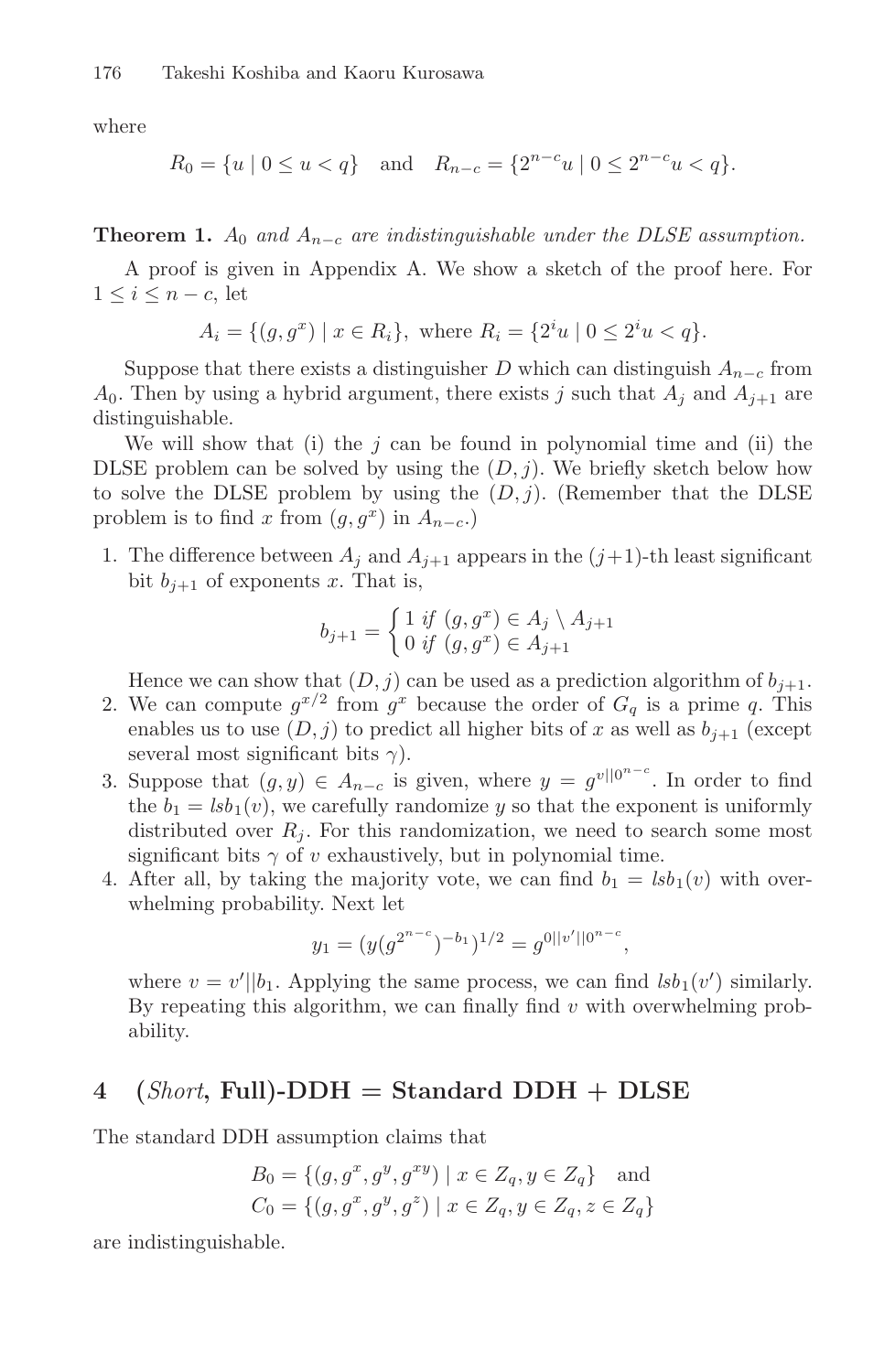We now define the (Short, Full)-DDH assumption as follows. Let

$$
B_{n-c} = \{(g, g^x, g^y, g^{xy}) \mid x \in R_{n-c}, y \in Z_q\} \text{ and}
$$
  
\n
$$
C_{n-c} = \{(g, g^x, g^y, g^z) \mid x \in R_{n-c}, y \in Z_q, z \in Z_q\},\
$$

where  $c = \omega(\log n)$  with  $n = |q|$ . The (Short, Full)-DDH assumption claims that  $B_{n-c}$  and  $C_{n-c}$  are still indistinguishable. Note that x is short and y is of full length.

We then prove the (Short, Full)-DDH assumption is equivalent to the standard DDH assumption and the DLSE assumption. We first show that the standard DDH assumption and the DLSE assumption implies the (Short, Full)-DDH assumption.

<span id="page-4-0"></span>**Theorem 2.** *Suppose that the DDH assumption and the DLSE assumption are true. Then the (Short, Full)-DDH assumption is true.*

*Proof.* From Theorem [1,](#page-3-0)  $A_0$  and  $A_{n-c}$  are indistinguishable under the DLSE assumption, where

$$
A_0 = \{(g, g^x) | x \in R_0\}
$$
 and  $A_{n-c} = \{(g, g^x) | x \in R_{n-c}\}.$ 

First it is clear that  $C_0$  and  $C_{n-c}$  are indistinguishable because y and z are random independently of x.

Next we prove that  $B_0$  and  $B_{n-c}$  are indistinguishable. Suppose that there exists a distinguisher D which distinguishes  $B_{n-c}$  from  $B_0$ . Then we show that there exists a distinguisher D' which distinguishes  $A_{n-c}$  from  $A_0$ . On input  $(g, g^x)$ , D' chooses  $y \in Z_q$  at random and computes  $g^y$  and  $(g^x)^y$ . D' then gives  $(g, g^x, g^y, (g^x)^y)$  to D. Note that

$$
(g, g^x, g^y, (g^x)^y) \in_R \begin{cases} B_0 & \text{if } (g, g^x) \in_R A_0, \\ B_{n-c} & \text{if } (g, g^x) \in_R A_{n-c}. \end{cases}
$$

 $D'$  finally outputs the output bit of D. Then it is clear that  $D'$  can distinguish  $A_{n-c}$  from  $A_0$ . However, this is against Theorem [1.](#page-3-0) Hence  $B_0$  and  $B_{n-c}$  are indistinguishable.

Consequently we obtain that  $B_{n-c} \approx B_0 \approx C_0 \approx C_{n-c}$ , where  $\approx$  means indistinguishable. ( $B_0 \approx C_0$  comes from the standard DDH assumption.) Therefore,  $B_{n-c}$  and  $C_{n-c}$  are indistinguishable.  $□$ 

<span id="page-4-1"></span>We next show that the (Short, Full)-DDH assumption implies the standard DDH assumption and the DLSE assumption.

**Theorem 3.** *Suppose that the (Short, Full)-DDH assumption is true. Then the DDH assumption and the DLSE assumption are true.*

*Proof.* First suppose that there exists an efficient algorithm M which can solve the DLSE problem with some non-negligible probability  $\epsilon$ . Then we show that there exists a distinguisher D between  $B_{n-c}$  and  $C_{n-c}$ .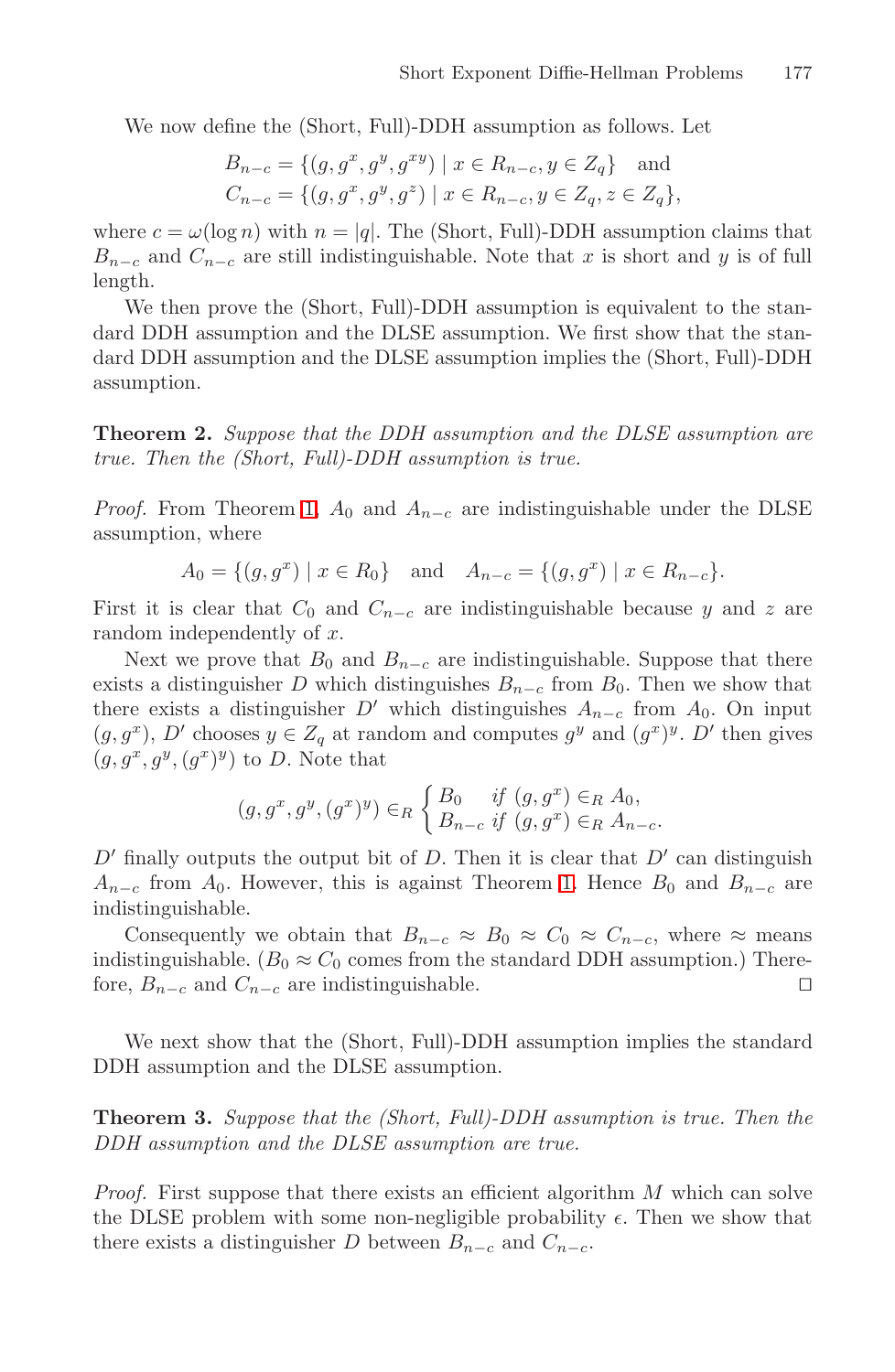On input  $(g, g^x, g^y, \alpha)$ , D gives  $g^x$  to M. If M does not output x correctly, then  $D$  outputs a random bit  $b$ . Suppose that  $M$  outputs  $x$  correctly. Then  $D$ outputs b such that

$$
b = \begin{cases} 1 & \text{if } \alpha = (g^y)^x \\ 0 & \text{if } \alpha \neq (g^y)^x. \end{cases}
$$

Then it is easy to see that D distinguishes between  $B_{n-c}$  and  $C_{n-c}$ .

Next suppose that there exists a distinguisher  $D_0$  which breaks the DDH assumption. Then we show that there exists a distinguisher  $D_1$  which breaks the (Short, Full)-DDH assumption.

Let  $(g, g^x, g^y, g^a)$  be an input to  $D_1$ , where  $a = xy \mod q$  or random.  $D_1$ chooses  $r \neq 0$  at random and gives  $(g, (g^x)^r, g^y, (g^a)^r)$  to  $D_0$ . It is easy to see that

$$
(g, (g^x)^r, g^y, (g^a)^r) \in_R \begin{cases} B_0 \text{ if } (g, g^x, g^y, g^a) \in_R B_{n-c}, \\ C_0 \text{ if } (g, g^x, g^y, g^a) \in_R C_{n-c}. \end{cases}
$$

Finally  $D_1$  outputs the output bit of  $D_0$ . Then it is clear that  $D_1$  distinguishes between  $B_{n-c}$  and  $C_{n-c}$ .

From Theorem [2](#page-4-0) and Theorem [3,](#page-4-1) we obtain the following corollary.

<span id="page-5-0"></span>**Corollary 1.** *The (Short, Full)-DDH assumption is equivalent to both the DDH assumption and the DLSE assumption.*

# **5 Extension to (Short,** *Short***)-DDH**

We define the (Short, *Short*)-DDH assumption as follows. Let

$$
B'_{n-c} = \{(g, g^x, g^y, g^{xy}) \mid x \in R_{n-c}, y \in R_{n-c}\} \text{ and}
$$
  

$$
C'_{n-c} = \{(g, g^x, g^y, g^z) \mid x \in R_{n-c}, y \in R_{n-c}, z \in Z_q\}.
$$

Then the (Short, *Short*)-DDH assumption claims that  $B'_{n-c}$  and  $C'_{n-c}$  are indistinguishable. Note that both x and y are short in  $B'_{n-c}$  and  $C'_{n-c}$ .

We first show that the (Short, Full)-DDH assumption implies the (Short, Short)-DDH assumption.

**Theorem 4.** *Suppose that the (Short, Full)-DDH assumption is true. Then the (Short, Short)-DDH assumption is true.*

*Proof.* First suppose that the (Short, Full)-DDH assumption is true. From Theorem [3,](#page-4-1) both the DLSE assumption and the DDH assumption are true. From Theorem [1,](#page-3-0)  $A_0$  and  $A_{n-c}$  are indistinguishable. Then it is clear that  $C_{n-c}$  and  $C'_{n-c}$  are indistinguishable because x and z are random independently of y.

Next we prove that  $B_{n-c}$  and  $B'_{n-c}$  are indistinguishable. Suppose that there exists a distinguisher D which distinguishes  $B_{n-c}$  and  $B'_{n-c}$ . Then we show that there exists a distinguisher  $D'$  which distinguishes  $A_{n-c}$  from  $A_0$ . On input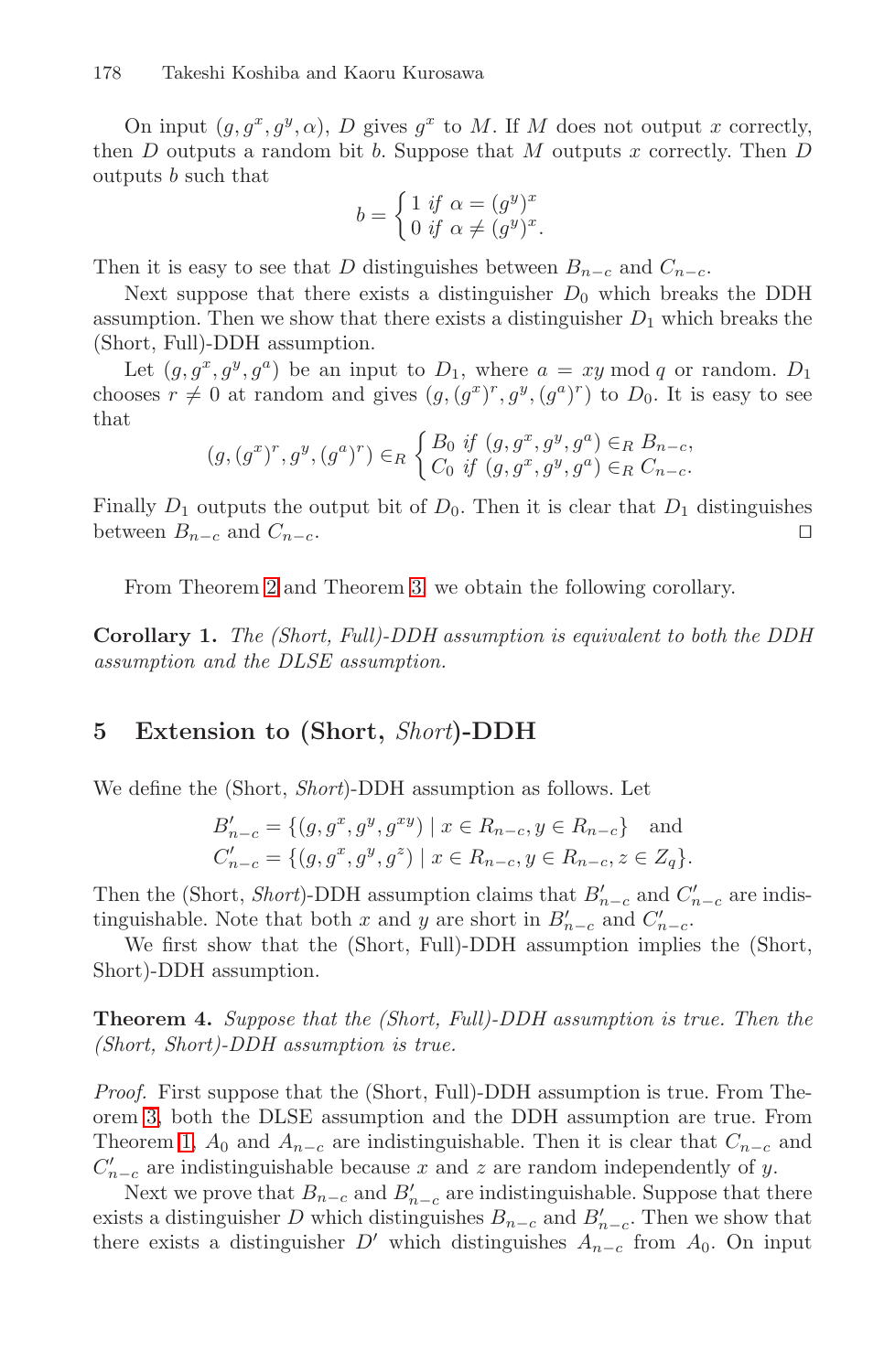$(g, g^y)$ , D' chooses  $x \in R_{n-c}$  at random and computes  $g^x$  and  $(g^y)^x$ . D' then gives  $(g, g^x, g^y, (g^y)^x)$  to D. Note that

$$
(g, g^x, g^y, (g^x)^y) \in_R \begin{cases} B_{n-c} & \text{if } (g, g^x) \in_R A_0, \\ B'_{n-c} & \text{if } (g, g^x) \in_R A_{n-c}. \end{cases}
$$

 $D'$  finally outputs the output bit of D. Then it is clear that  $D'$  can distinguish  $A_{n-c}$  from  $A_0$ . However, this contradicts that  $A_0$  and  $A_{n-c}$  are indistinguishable. Hence  $B_{n-c}$  and  $B'_{n-c}$  are indistinguishable.

Consequently we obtain that

$$
B'_{n-c} \approx B_{n-c} \approx C_{n-c} \approx C'_{n-c},
$$

where  $\approx$  means indistinguishable. Therefore,  $B'_{n-c}$  and  $C'_{n-c}$  are indistinguishable.  $\Box$ 

We next show that the (Short, Short)-DDH assumption implies the (Short, Full)-DDH assumption.

**Theorem 5.** *Suppose that the (Short, Short)-DDH assumption is true. Then the (Short, Full)-DDH assumption is true.*

*Proof.* First suppose that the (Short, Full)-DDH assumption is false. Then, from Theorem [2,](#page-4-0) either the DDH assumption or the DLSE assumption is false.

Further suppose that the DLSE assumption is false. That is, there exists an efficient algorithm  $M$  which can solve the DLSE problem with some non-negligible probability  $\epsilon$ . Then we show that there exists a distinguisher D between  $B'_{n-c}$ and  $C'_{n-c}$ .

On input  $(g, g^x, g^y, \alpha)$ , D gives  $g^x$  to M. If M does not output x correctly, then  $D$  outputs a random bit  $b$ . Suppose that  $M$  outputs  $x$  correctly. Then  $D$ outputs b such that

$$
b = \begin{cases} 1 & \text{if } \alpha = (g^y)^x \\ 0 & \text{if } \alpha \neq (g^y)^x. \end{cases}
$$

Then it is easy to see that D distinguishes between  $B'_{n-c}$  and  $C'_{n-c}$ .

Next suppose that the DDH assumption is false. That is, there exists a distinguisher  $D_0$  which breaks the DDH assumption. Then we show that there exists a distinguisher  $D_1$  which breaks the (Short, Short)-DDH assumption.

Let  $(g, g^x, g^y, g^a)$  be an input to  $D_1$ , where  $a = xy \mod q$  or random.  $D_1$ chooses  $r_1, r_2 \neq 0$  at random and gives  $(g, (g^x)^{r_1}, (g^y)^{r_2}, (g^a)^{r_1 r_2})$  to  $D_0$ . It is easy to see that

$$
(g,(g^x)^{r_1},(g^y)^{r_2},(g^a)^{r_1r_2}) \in_R \begin{cases} B_0 \text{ if } (g,g^x,g^y,g^a) \in_R B'_{n-c}, \\ C_0 \text{ if } (g,g^x,g^y,g^a) \in_R C'_{n-c}. \end{cases}
$$

Finally  $D_1$  outputs the output bit of  $D_0$ . Then it is clear that  $D_1$  distinguishes between  $B'_{n-c}$  and  $C'_{n}$  $n-c$ .

**Corollary 2.** *The (Short, Short)-DDH assumption is equivalent to the (Short, Full)-DDH assumption.*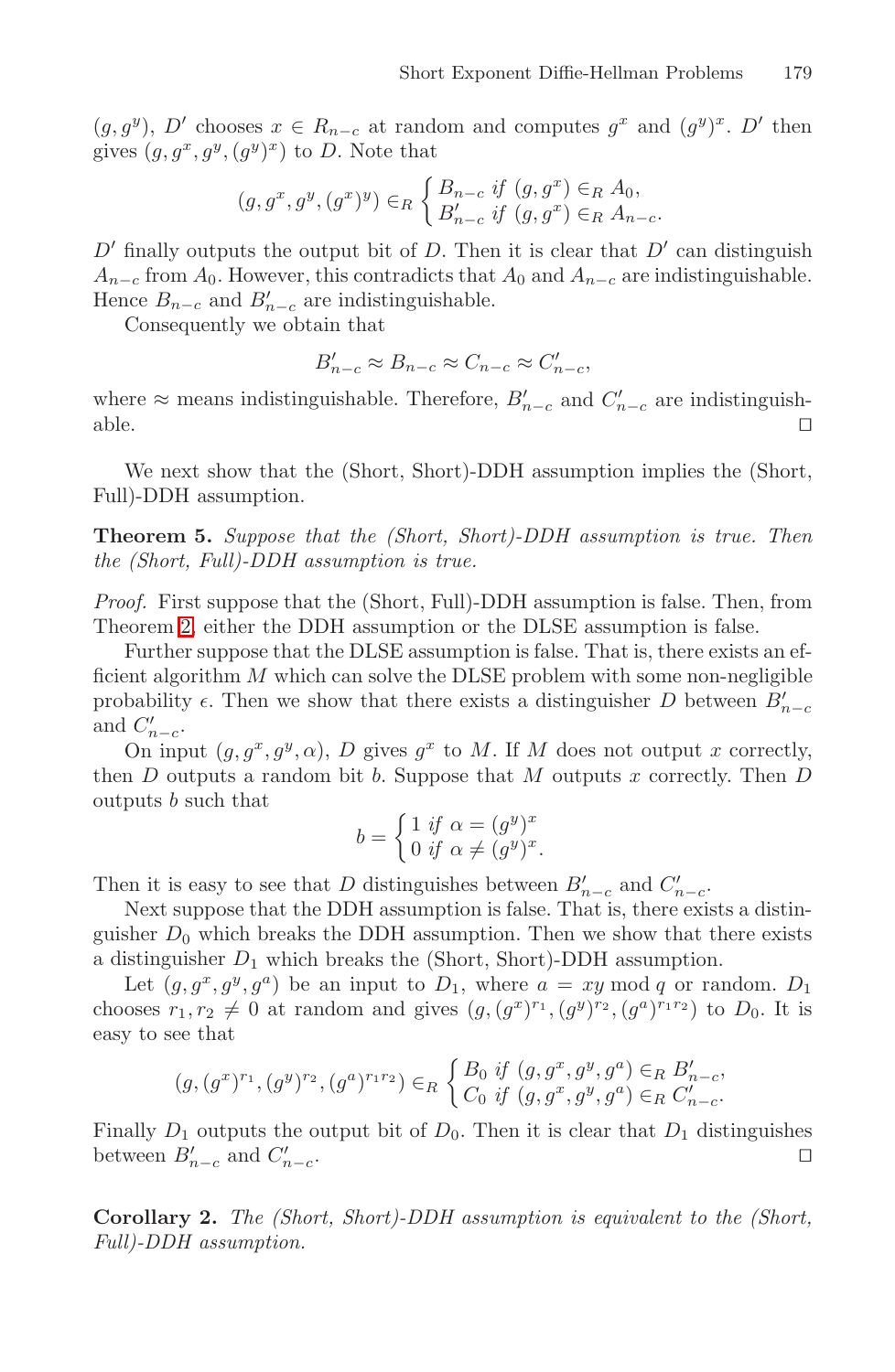From Corollary [1,](#page-5-0) we obtain the following corollary.

**Corollary 3.** *The (Short, Short)-DDH assumption is equivalent to both the DDH assumption and the DLSE assumption.*

# **6 Short Computational DH**

Remember that the computational Diffie-Hellman (CDH) problem is to compute  $g^{xy}$  from  $g, g^x, g^y$ , where  $x, y \in Z_q$ . The CDH assumption says that the CDH problem is hard.

In this section, we introduce two variants of the CDH assumption, (Short, Full)-CDH assumption and (Short, Short)-CDH assumption. We then prove that each of them is equivalent to the standard CDH assumption and the DLSE assumption.

Short variants of the CDH assumption are defined as follows.

**Assumption 2.** *((Short, Full)-CDH assumption)* There exists no efficient algorithm for computing  $g^{xy}$  with non-negligible probability from  $g, g^x, g^y$ , where  $x \in R_{n-c}$  and  $y \in Z_a$ .

**Assumption 3.** *((Short, Short)-CDH assumption)* There exists no efficient algorithm for computing  $g^{xy}$  with non-negligible probability from  $g, g^x, g^y$ , where  $x \in R_{n-c}$  and  $y \in R_{n-c}$ .

<span id="page-7-0"></span>We first show that the standard CDH assumption and the DLSE assumption imply the (Short, Full)-CDH assumption.

**Theorem 6.** *Suppose that the CDH assumption and the DLSE assumption are true. Then the (Short, Full)-CDH assumption is true.*

*Proof.* Suppose that there exists an efficient algorithm A which computes  $g^{xy}$ from  $g, g^x, g^y$  such that  $x \in R_{n-c}$  and  $y \in Z_q$ .

If the CDH problem is easy, then our claim holds. Suppose that the CDH problem is hard. We then show an efficient algorithm  $B$  which distinguishes between  $A_0$  and  $A_{n-c}$ . On input  $(g, g^x)$ , B chooses  $y \in Z_q$  randomly and computes  $g^y$ . B gives  $(g, g^x, g^y)$  to A. Suppose that A outputs z. B checks if  $z = (g^x)^y$ .

Now from our assumption, if  $(g, g^x) \in A_{n-c}$ , then  $z = g^{xy}$  with non-negligible probability. If  $(g, g^x) \in A_0$ , then  $z = g^{xy}$  with negligible probability. This means that B can distinguish between  $A_0$  and  $A_{n-c}$ . From Theorem [1,](#page-3-0) this means that the DLSE assumption is false.

We can prove the converse of Theorem [6](#page-7-0) similarly to Theorem [3.](#page-4-1) Therefore, we obtain the following corollary.

#### **Corollary 4.** *(Short, Full)-CDH = Standard CDH + DLSE.*

We next show that the (Short, Short)-CDH assumption is equivalent to the standard CDH assumption and the DLSE assumption.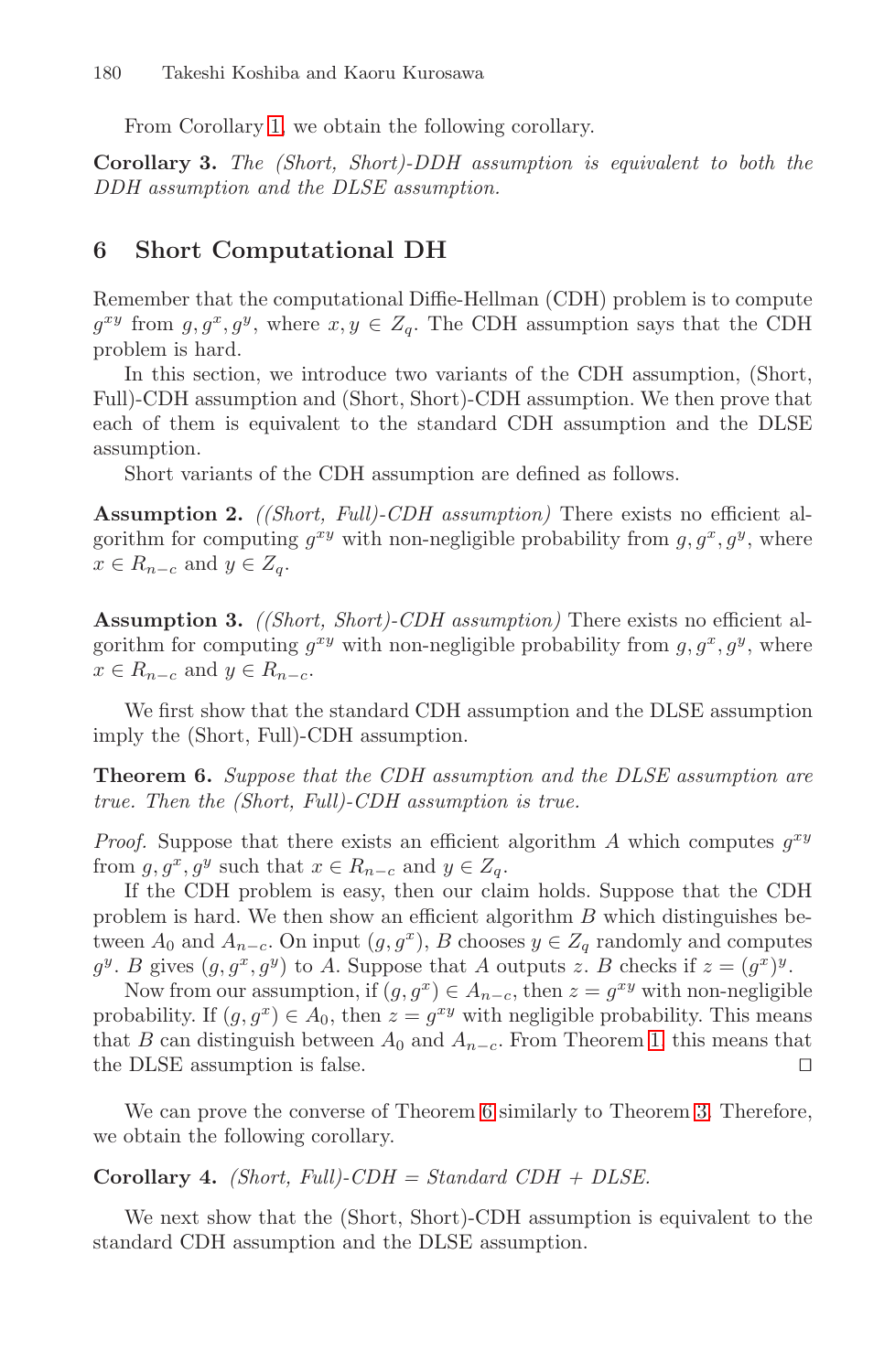#### **Theorem 7.** *(Short, Short)-CDH = Standard CDH + DLSE.*

The proof is based on the same argument for the (Short, Full)-CDH assumption and the random self-reducibility of the discrete logarithm problem. The details will be given in the final paper.

# **7 Applications**

In this section, we present fast variants of ElGamal encryption scheme and Cramer-Soup encryption scheme. Each variant uses a short random exponent r such that r is essentially c bits long, where  $c = \omega(\log|q|)$  and q is the order of the underlying group.

Note that computing  $g<sup>r</sup>$  requires at most 2c modulo multiplications in our variants while it requires at most  $2n$  modulo multiplications in the original algorithms. Hence our variants are much faster than the original encryption algorithms.

We can prove their security easily from our results. They are semantically secure under the DDH assumption and the DLSE assumption (i.e., our variant of ElGamal scheme is IND-CPA and our variant of Cramer-Shoup scheme is IND-CCA, respectively). They are one-way under the CDH assumption and the DLSE assumption.

### **7.1 Security of Public Key Cryptosystem**

A public key encryption scheme is called one-way if it is hard to compute the message m from a public key  $pk$  and a ciphertext  $C$ .

The security in the sense of indistinguishability is defined as follows. Consider the following model of adversaries. In the find stage, the adversary chooses two messages  $m_0, m_1$  on input pk. She then sends these to an encryption oracle. The encryption oracle chooses a random bit  $b$ , and encrypts  $m_b$ . In the guess stage, the ciphertext  $C_b$  is given to the adversary. The adversary outputs a bit  $b'$ . We say that the public key cryptosystem is secure in the sense of indistinguishability against chosen plaintext attack (IND-CPA) if  $|Pr(b' = b) - 1/2|$  is negligibly small (as a function of the security parameter).

The security against chosen-ciphertext attack (IND-CCA) is defined similarly except for that the adversary gets the decryption oracle and is allowed to query any ciphertext C, where it must be  $C \neq C_b$  in the guess stage.

### **7.2 (Short, Full) ElGamal Encryption Scheme**

ElGamal encryption scheme is (1) one-way under the CDH assumption and (2) IND-CPA under the DDH assumption. Now our variant of ElGamal encryption scheme is described as follows.

(Key generation) Choose a generator  $G_q$  and  $x \in Z_q$  randomly. Let  $\hat{g} = g^{2^{n-c}}$ ,  $\hat{y} =$  $\hat{g}^x$ . The public key is  $(\hat{g}, \hat{y})$  and the secret key is x.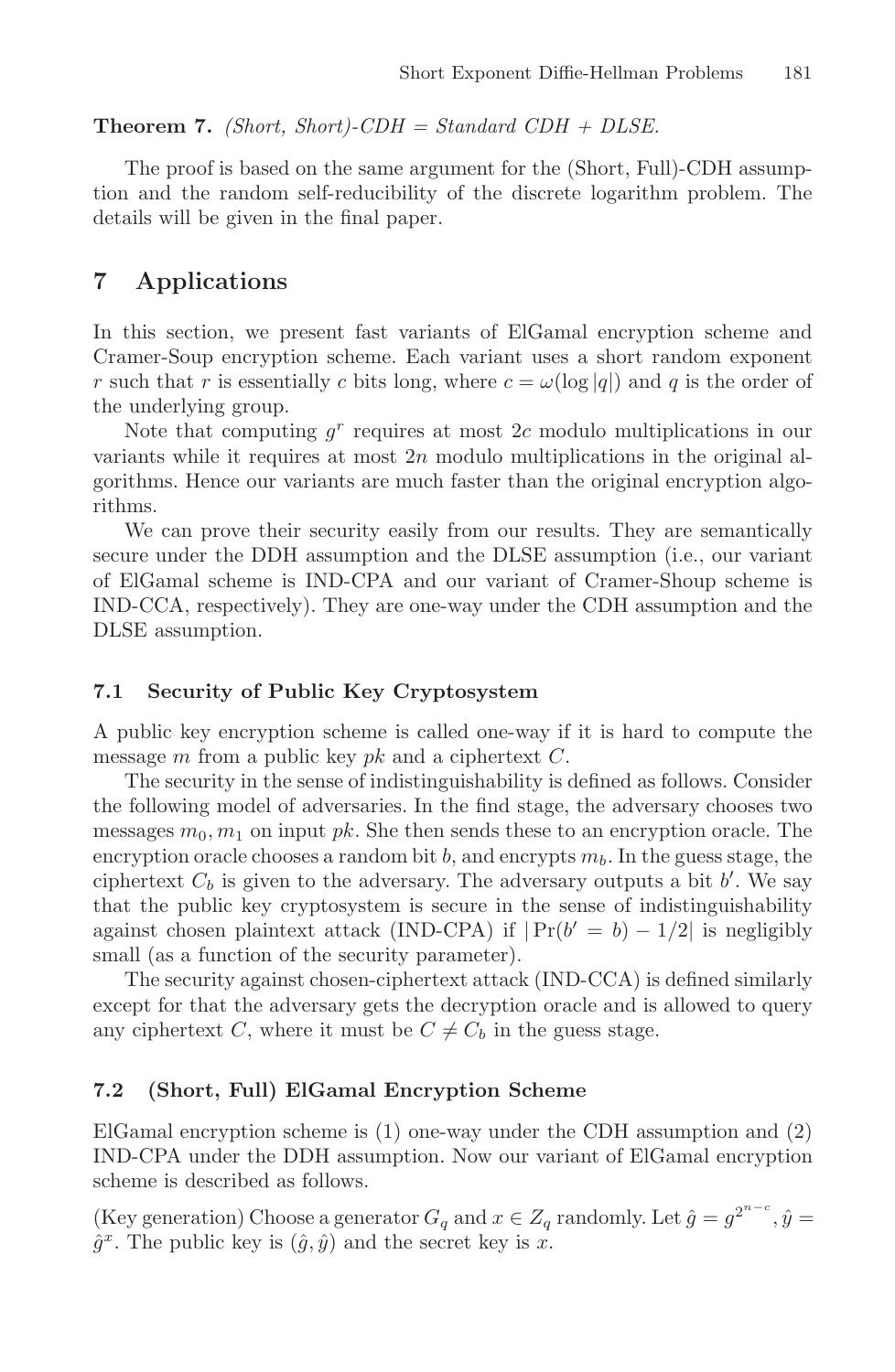(Encryption) Given a message  $m \in G$ , first choose r such that  $2^{n-c}r \in R_{n-c}$ randomly. Next compute  $c_1 = \hat{g}^r$  (=  $g^{2^{n-c}r}$ ),  $c_2 = m\hat{y}^r$ . The ciphertext is  $(c_1, c_2)$ . (Decryption) Given a ciphertext  $(c_1, c_2)$ , compute

$$
c_2/c_1^x = m\hat{y}^r / (g^{2^{n-c}r})^x = m(g^{2^{n-c}x})^r / (g^{2^{n-c}r})^x = m.
$$

Note that the encryption is very efficient because small  $r$  is used. The security is proved as follows.

**Theorem 8.** *The above scheme is still one-way under the CDH assumption and the DLSE assumption.*

**Theorem 9.** *The above scheme is still IND-CPA under the DDH assumption and the DLSE assumption.*

### **7.3 (Short, Full) Cramer-Shoup Encryption Scheme**

We next show our variant of Cramer-Shoup scheme.

(Key generation) Choose two generator  $g_1$  and  $g_2$  at random. Also Choose  $x_1x_2, y_1, y_2, z \in Z_q$  randomly. Let  $\hat{g}_1 = g_1^{n-c}$  and  $\hat{g}_2 = g_2^{n-c}$ . Also let

$$
\hat{c} = \hat{g}_1^{x_1} \hat{g}_2^{x_2}, \ \hat{d} = \hat{g}_1^{y_1} \hat{g}_2^{y_2}, \ \hat{h} = \hat{g}_1^z.
$$

The public key is  $(\hat{g}_1, \hat{g}_2, \hat{c}, \hat{d}, \hat{h}, H)$  and the secret key is  $(x_1x_2, y_1, y_2, z)$ , where  $H$  is a randomly chosen universal one-way hash function.

(Encryption) Given a message  $m \in G$ , first choose r such that  $2^{n-c}r \in R_{n-c}$ randomly. Next compute

$$
u_1 = \hat{g}_1^r, u_2 = \hat{g}_2^r, e = \hat{h}^r m, \alpha = H(u_1, u_2, e), v = (\hat{c}\hat{d}^{\alpha})^r.
$$

The ciphertext is  $(u_1, u_2, e, v)$ .

(Decryption) Given a ciphertext  $(u_1, u_2, e, v)$ , first compute  $\alpha = H(u_1, u_2, e)$ and test if  $u_1^{x_1+y_1\alpha}u_2^{x_2+y_2\alpha} = v$ . If this condition does not hold, the decryption algorithm outputs "reject". Otherwise, it outputs  $m = e/u_1^z$ .

The encryption algorithm is very efficient because small  $r$  is used. Cramer-Shoup scheme is IND-CCA under the DDH assumption [\[2\]](#page-10-7). The proposed scheme is secure under the following assumption.

**Theorem 10.** *The above scheme is still IND-CCA under the DDH assumption and the DLSE assumption.*

The proof is almost the same as the proof of [\[2\]](#page-10-7). We use Corollary [1.](#page-5-0) The details will be given in the final paper.

#### **7.4 (Short, Short) Versions**

We can construct (Short, Short) versions of ElGamal scheme and Cramer-Shoup scheme, and prove their security. The details will be given in the final paper.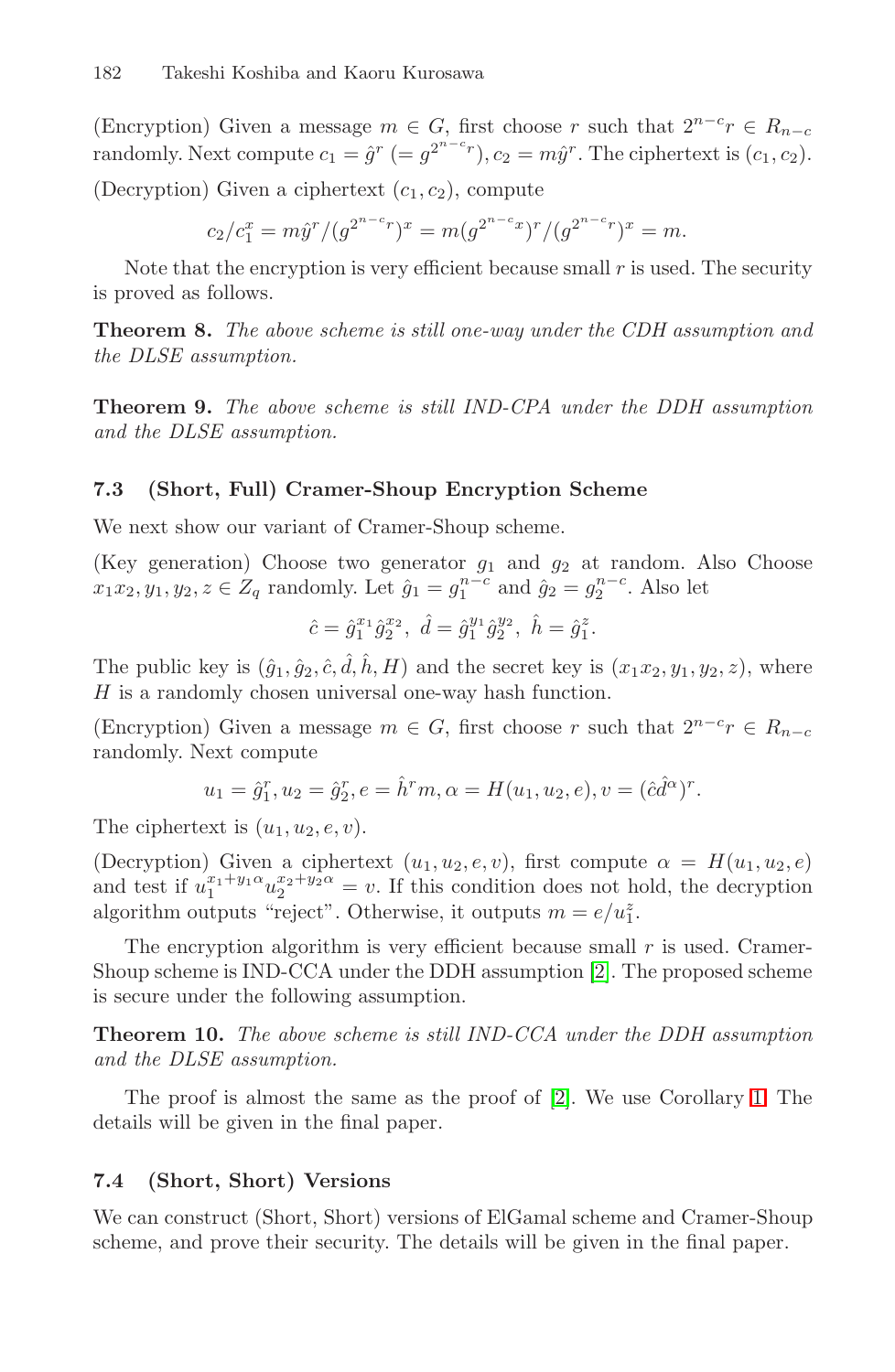# <span id="page-10-0"></span>**References**

- 1. M. Blum and S. Micali: "How to generate cryptographically strong sequences of pseudo-random bits", SIAM J. Computing 13(4), pp.850–864 (1984)
- <span id="page-10-7"></span>2. R. Cramer and V. Shoup: "A practical public key cryptosystem provably secure against adaptive chosen ciphertext attack", Advances in Cryptology – Crypto'98 Proceedings, Lecture Notes in Computer Science 1462, Springer, pp.13–25 (1998)
- <span id="page-10-6"></span>3. T. ElGamal: " A public key cryptosystem and a signature scheme based on discrete logarithms", IEEE Trans. Information Theory IT-31(4), pp.469–472 (1985)
- <span id="page-10-5"></span>4. R. Gennaro: "An improved pseudo-random generator based on discrete log", Advances in Cryptology – Crypto 2000 Proceedings, Lecture Notes in Computer Science 1880, Springer, pp.469–481 (2000)
- <span id="page-10-9"></span>5. K. Kurosawa and Q. V. Duong: "How to design efficient multiple-use 1-out-n oblivious transfer", IEICE Trans. Fundamentals E87A(1), (2004)
- <span id="page-10-8"></span><span id="page-10-1"></span>6. D. L. Long and A. Wigderson: "The discrete logarithm hides *O*(log *n*) bits", SIAM J. Computing 17(2), pp.363–372 (1988)
- 7. M. Naor and B. Pinkas: "Efficient oblivious transfer protocols," Proc. the 12th ACM-SIAM Symposium on Discrete Algorithms (SODA), pp.448–457 (2001)
- <span id="page-10-4"></span>8. S. Patel and G. S. Sundaram: "An efficient discrete log pseudo random generator", Advances in Cryptology – Crypto'98 Proceedings, Lecture Notes in Computer Science 1462, Springer, pp.304–317 (1998)
- <span id="page-10-2"></span>9. R. Peralta: "Simultaneous security of bits in the discrete log", Advances in Cryptology – Eurocrypt'85 Proceedings, Lecture Notes in Computer Science 219, Springer, pp.62–72 (1986)
- 10. J. M. Pollard: "Kangaroos, monopoly and discrete logarithms", J. Cryptology 13(4), pp.437–447 (2000)
- 11. C. Schnorr: "Security of almost all discrete log bits", Electronic Colloquium on Computational Complexity. TR-98-033. http:/www.eccc.uni-trier.de.eccc/
- <span id="page-10-3"></span>12. P. C. van Oorschot and M. J. Wiener: "On Diffie-Hellman key agreement with short exponents", Advances in Cryptology – Eurocrypt'96 Proceedings, Lecture Notes in Computer Science 1070, Springer, pp.332–343 (1996)
- 13. P. C. van Oorschot and M. J. Wiener: "Parallel Collision Search with Cryptographic Applications", J. Cryptology 12(1), pp.1–28 (1999)

# **Appendix**

# **A Proof of Theorem [1](#page-3-0)**

<span id="page-10-10"></span>Before giving a proof of Theorem [1,](#page-3-0) we show some technical lemmas. Remember that  $c = \omega(\log n)$ .

**Lemma 1.** We consider an index i which can be computed in probabilistic polynomial time. Suppose that there exists an efficient algorithm D that on input  $(g, g^{\nu | 0^i}) \in_R A_i$ , outputs the *lsb* of u with probability  $1/2 + \epsilon$ , where  $\epsilon$  is non-negligible. Then for any fixed  $g \in G$ , there exists an efficient algorithm that on input  $g^{u||0^i}$ , outputs the *lsb* of u with probability  $1/2 + \epsilon$ , where  $u||0^i \in_R R_i$ .

<span id="page-10-11"></span>Lemma [1](#page-10-10) is easily obtained from the random self-reducibility such that computing z from  $(g, g^z)$  is equivalent to computing z from  $(g^r, g^{rz})$ . Next let g be a generator of  $G_q$ .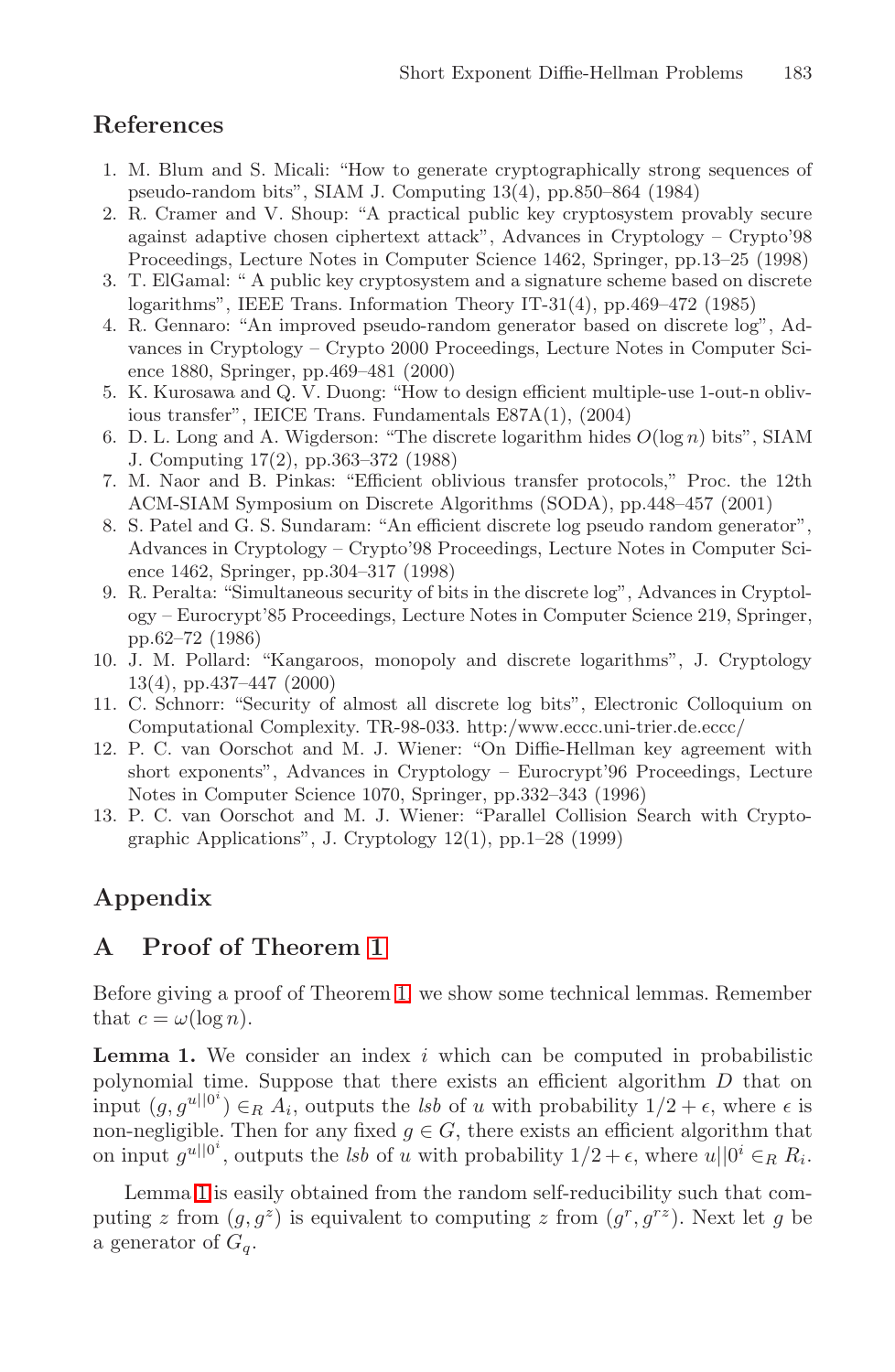**Lemma 2.** We consider an index i such that  $i < n - c$  which can be computed in probabilistic polynomial time. Suppose that there exists an efficient algorithm D that on input g and  $g^{u||0^i}$ , outputs the *lsb* of u with probability  $1/2+\epsilon$ , where  $u||0^i \in_R R_i$  and  $\epsilon$  is non-negligible.

Then there exists an efficient algorithm  $D'$  that on input  $y = g^{v||0^{n-c}}$  and  $m s b_{\log t}(v)$ , outputs the *lsb* of v with probability at least  $1/2 + \epsilon - (2/t)$ .

*Proof.* Let D be an efficient algorithm as stated above. We construct an efficient algorithm D' that, given g and  $g^{v||0^{n-c}}$  and  $msb_{\log t}(v)$ , outputs the *lsb* of v with probability at least  $1/2 + \epsilon - (2/t)$ . Let  $\gamma = m s b_{\log t}(v)$ . That is,  $v = \gamma ||v'$  for some v'. We will find the *lsb* of v' by using D (because  $lsb_1(v) = lsb_1(v')$ ).

(1) First,  $D'$  zeros the log t most significant bits of v by computing

$$
y_1 = y \cdot g^{-\gamma \cdot 2^{n-\log t}} = g^{0^{\log t} ||v'||0^{n-c}}.
$$

(2) Next  $D'$  computes

$$
y_2 = y_1^e
$$
, where  $e = 1/2^{n-c-i} \mod q$ .

Note that the exponent of  $y_1$  is shifted to the right  $n - c - i$  bits. Therefore,  $y_2$ is written as  $y_2 = g^s$  in such a way that

$$
s = 0^{n-c-i+\log t} ||v'|| 0^{i}.
$$

(3) D' chooses  $r \in R_i$  randomly and computes

$$
y' = y_2 \cdot g^r = g^{s+r}.
$$

(Note that  $r = 2^{i}r'$  for some  $r'$  since  $r \in R_i$ .)

(4) D' invokes D with input  $(g, y')$ .

(5) Suppose that D outputs a bit  $\alpha$ . (If D outputs neither 0 nor 1, D' chooses a bit  $\alpha$  randomly.) Then D' outputs  $\beta = \alpha \oplus \text{lsb}_1(r')$ .

Let  $u = s + r$ . Then u is uniformly distributed over  $\{s' : s \leq s' \leq s + r\}$  $r_{max}$  and  $2^{i}|s'\rangle$ , where  $r_{max}$  is the maximum element of  $R_i$ . Since  $2^{i}|u|$ , we let  $u' = u/2^i$ . Then

$$
u'=v'+r'.
$$

If  $u < q$  and  $\alpha = lsb_1(u')$ , then

$$
\alpha = lsb_1(u') = lsb_1(v) \oplus lsb_1(r').
$$

Hence

$$
lsb_1(v) = \alpha \oplus lsb_1(r') = \beta(=
$$
 the output of D').

Therefore,

$$
Pr(D' \text{ succeeds}) \ge Pr(u < q \text{ and } \alpha = lsh_1(u'))
$$
\n
$$
= Pr(u < q \text{ and } D(g, g^u) = lsh_1(u'))
$$

For a fixed random tape C of D, let

$$
GOOD(C) = \{x \mid x \in R_i, \ D(g, g^x) = lsb_1(x/2^i)\}\
$$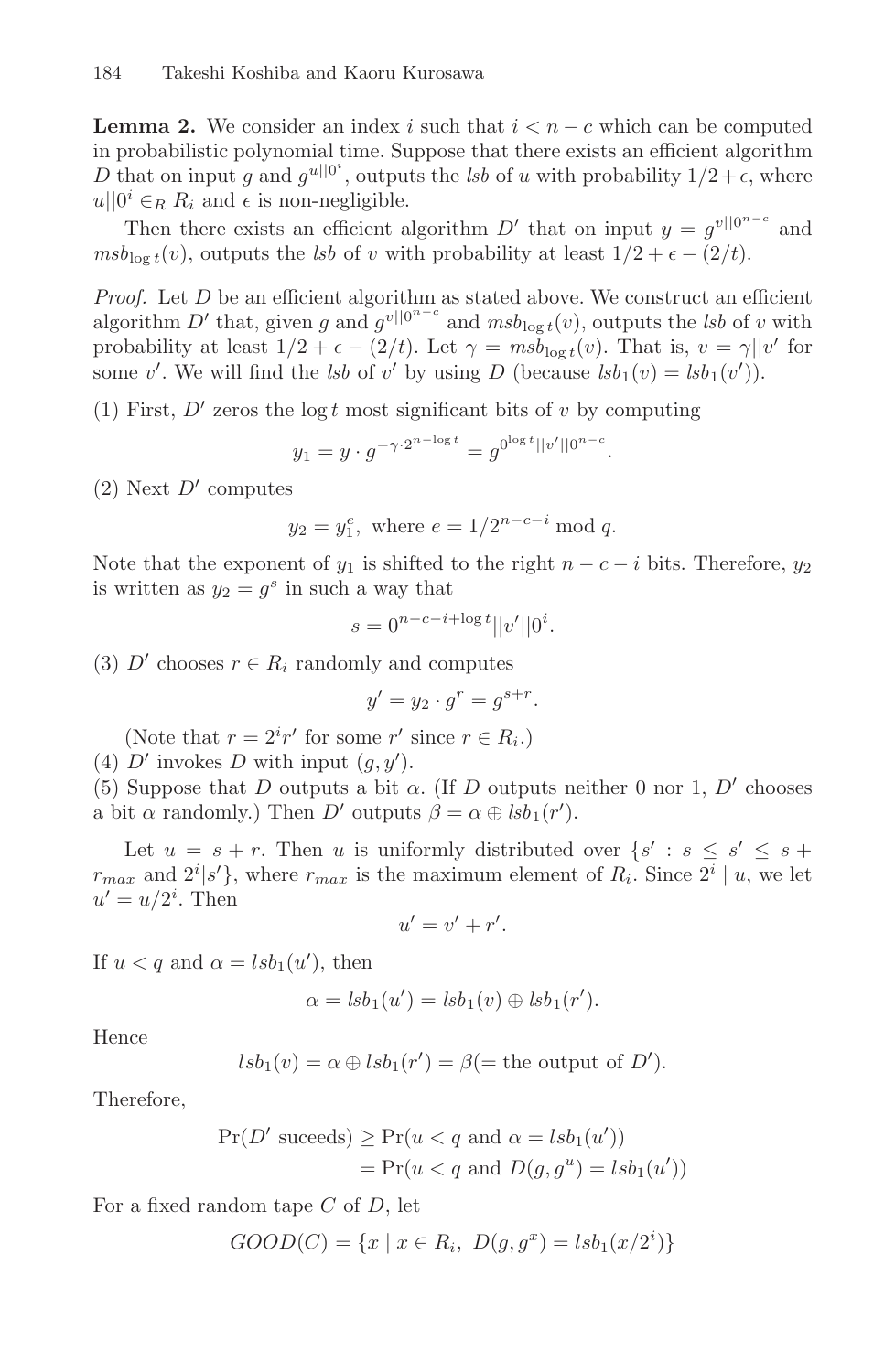<span id="page-12-0"></span>(It is clear that  $2^i | x$  for  $x \in R_i$ .) Then

$$
Pr(D' \text{ succeeds}) \ge Pr(u < q \text{ and } D(g, g^u) = lsb_1(u'))
$$
\n
$$
= E_C[Pr(u < q \text{ and } u \in GOOD(C))]
$$

where  $E_C$  denotes the expected value over  $C$ .

It is easy to see that " $u < q$  and  $u \in GOOD(C)$ " is equivalent to  $u \in$  $GOOD(C)$ . Therefore,

$$
Pr(D' \text{ succeeds}) \ge E_C[Pr(u \in GOOD(C))]
$$

Further, since u is uniformly distributed over  $\{s' : s \le s' \le s + r_{max} \text{ and } 2^i | s' \},\$ we obtain

$$
E_C[\Pr(u \in GOOD(C))] \ge E_C[\Pr_{y \in R_i} (y \in GOOD(C)) - \Pr_{y \in R_i} (y < s)]
$$
\n
$$
\ge E_C[\Pr_{y \in R_i} (y \in GOOD(C))] - E_C[\Pr_{y \in R_i} (y < s)]
$$
\n
$$
\ge \Pr_{y \in R_i} (y \in GOOD(C)) - \Pr_{y \in R_i} (y < s)
$$
\n
$$
\ge 1/2 + \epsilon - 2/t.
$$

Consequently,

$$
Pr(D' \text{ succeeds}) \ge 1/2 + \epsilon - 2/t.
$$

 $\Box$ 

<span id="page-12-1"></span>**Lemma 3.** *In Lemma [2,](#page-10-11) let*  $t = 4/\epsilon$ *. Then there exists an efficient algorithm that on input*  $g, y = g^{v||0^{n-c}}$  and  $m s b_{\log t}(v)$ , outputs v with overwhelming prob*ability.*

*Proof.* In Lemma [2,](#page-10-11) D' outputs  $lsb_1(v)$  with probability at least  $1/2+\epsilon/2$  because  $t = 4/\epsilon$ . Here  $\epsilon/2$  is non-negligible from the assumption of Lemma [2.](#page-10-11) Then by running D' polynomially many times (i.e.,  $2/\epsilon^3$  times) independently and taking the majority vote, we can obtain  $b_1 = lsb_1(v)$  with overwhelming (i.e.,  $e^{-1/\epsilon}$ ) probability.

Next let

$$
y_1 = (y(g^{2^{n-c}})^{-b_1})^{1/2} = g^{0||v'||0^{n-c}},
$$

where  $v = v' \mid b_1$ . Applying the same process, we can find  $lsb_1(v')$  similarly. By repeating this algorithm, we can find v with overwhelming probability.  $\square$ 

Now, we are ready to prove Theorem [1.](#page-3-0)

*Proof.* Suppose that  $A_0$  and  $A_{n-c}$  are distinguishable. Then we will show that we can solve the DLSE problem. Assume that there exists a distinguisher D between  $A_0$  and  $A_{n-c}$ , namely,

$$
|\Pr[D(A_0) = 1] - \Pr[D(A_{n-c}) = 1]| > \frac{1}{p(n)}
$$